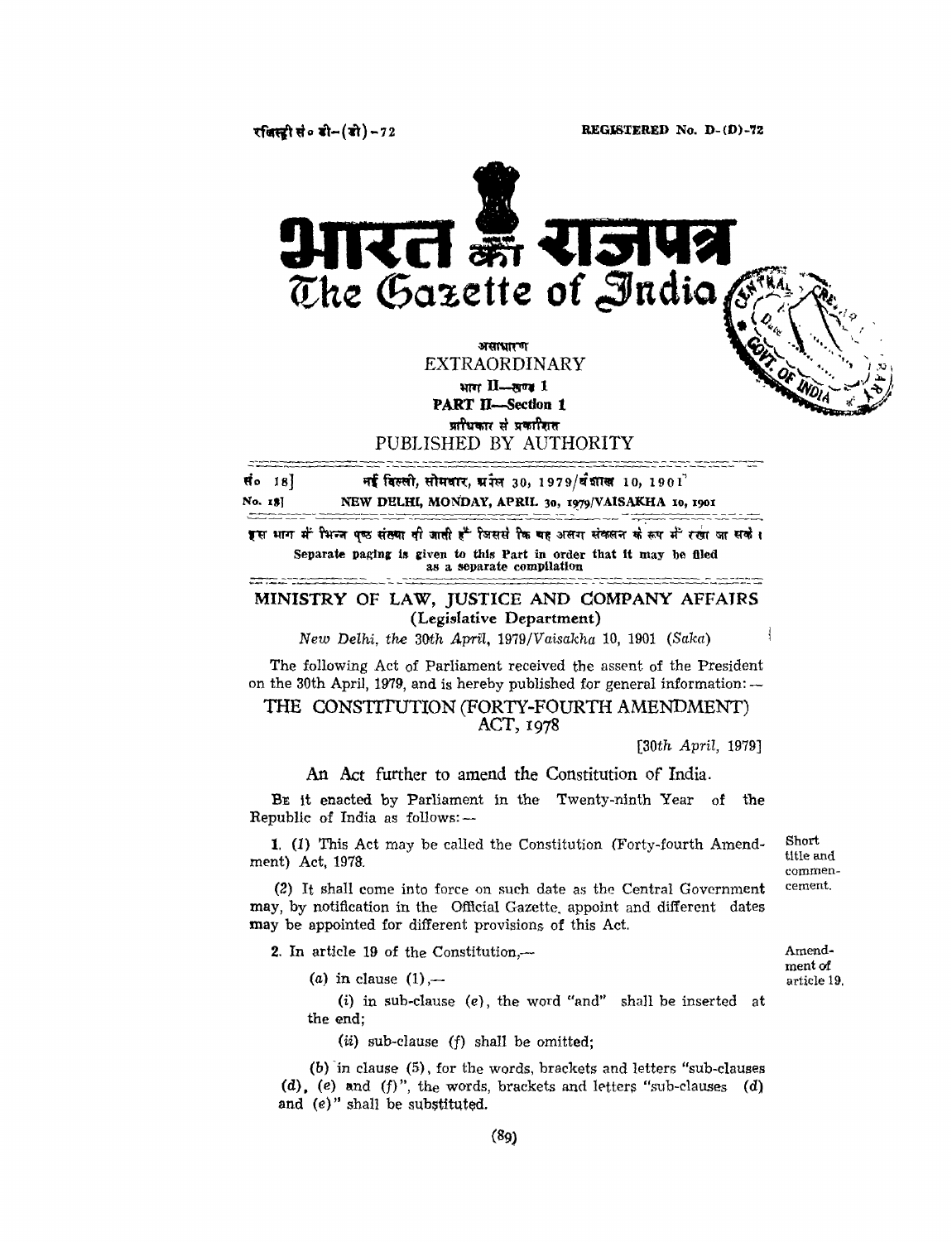يديد بالمستم

Amendment of article 22.

3. In article 22 of the Constitution,—

(a) for clause (4), the following clause shall be substituted, namely: —

'(4) No law providing for preventive detention shall authorise the detention of a person for a longer period than two months unless an Advisory Board constituted In accordance with the recommendations of the Chief Justice of the appropriate High Court has reported before the expiration of the said period of two months that there is in its opinion sufficient cause for such detention:

Provided that an Advisory Board shall consist of a Chairman and not less than two other members, and the Chairman shall be a serving Judge of the appropriate High Court and the other members shall be serving or retired Judges of any High Court:

Provided further that nothing in this clause shall authorise the detention of any person beyond the maximum period prescribed by any law made by Parliament under sub-clause *(a)* of clause (7).

*Explanation.*—In this clause, "appropriate High Court" means,---

*(i)* in the case of the detention of a person in pursuance of an order of detention made by the Government of India or an officer or authority subordinate to that Government, the High Court for the Union territory of Delhi;

*(ii)* in the case of the detention of a person in pursuance of an order of detention made by the Government of any State (other than a Union territory), the High Court for that State; and

*(in)* in the case of the detention of a person in pursuance of an order of detention made by the administrator of a Union territory or an officer or authority subordinate to such administrator, such High Court as may be specified by or under any law made by Parliament in this behalf.';

(b) in clause  $(7)$ ,—

(i) sub-clause  $(a)$  shall be omitted;

*(ii)* sub-clause *(b)* shall be re-lettered as sub-clause (a); and

(*iii*) sub-clause (*c*) shall be re-lettered as sub-clause (*b*) and in the sub-clause as so re-lettered, for the words, brackets, letter and figure "sub-clause  $(a)$  of clause  $(4)$ ", the word, brackets and figure "clause (4)" shall be substituted.

4. In article 30 of the Constitution, after clause (1), the following clause shall be inserted, namely: $-$ 

"(1A) In making any law providing for the compulsory acquisition of any property of an educational institution established and administered by a minority, referred to in clause (1), the State shall ensure that the amount fixed by or determined under such law for the acquisition of such property is such as would not restrict or abrogate the right guaranteed under that clause.".

Amendment of article 30.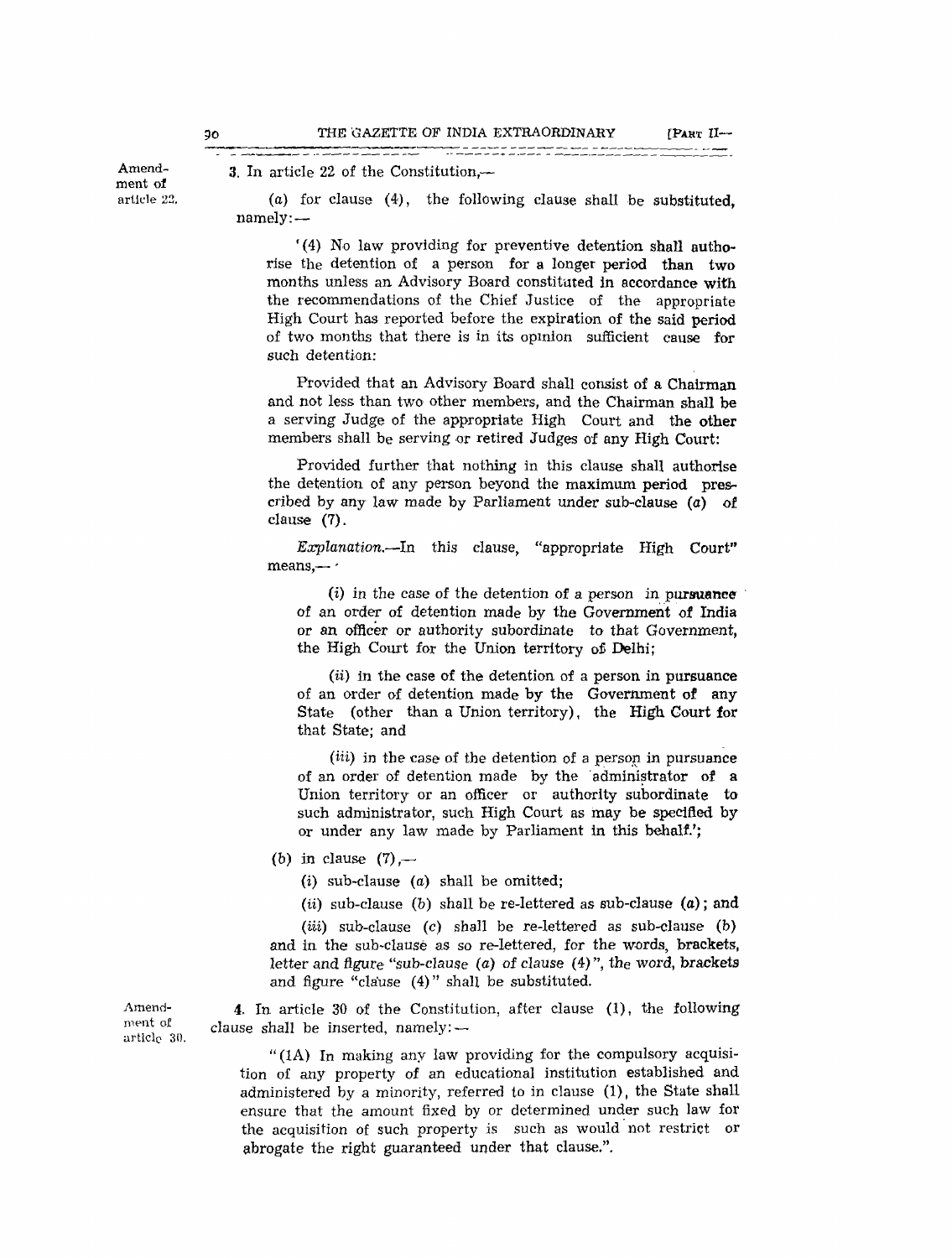$\sim 10^7$ 

 $\begin{array}{lll} \mathcal{L}_{\mathcal{A}} & \mathcal{L}_{\mathcal{A}} & \mathcal{L}_{\mathcal{A}} & \mathcal{L}_{\mathcal{A}} \\ \mathcal{L}_{\mathcal{A}} & \mathcal{L}_{\mathcal{A}} & \mathcal{L}_{\mathcal{A}} & \mathcal{L}_{\mathcal{A}} \\ \mathcal{L}_{\mathcal{A}} & \mathcal{L}_{\mathcal{A}} & \mathcal{L}_{\mathcal{A}} & \mathcal{L}_{\mathcal{A}} \\ \mathcal{L}_{\mathcal{A}} & \mathcal{L}_{\mathcal{A}} & \mathcal{L}_{\mathcal{A}} & \mathcal{L}_{\mathcal{A}} \\ \mathcal{$ 

5. The sub-heading "Right to Property" occurring after article 30 of the Constitution shall be omitted.

.<br>2002 - La alemandade de la contrador de la final de la contrada de la final de la final de la condeza de la co<br>2002 - La contrada del contrador de la final de la contrada de la final de la final de la condeza de la final

 $\alpha = \alpha \cdot \alpha_1$ 

6. Article 31 of the Constitution shall be omitted.

7. In article 31A of the Constitution, in clause (1), for the words and figures "article 14, article 19 or article 31", the words and figures "article 14 or article 19" shall be substituted.

8. In article 31C of the Constitution, for the words and figures "article 14, article 19 or article 31", the words and figures "article 14 or article 19" shall be substituted.

**9.** Article 38 of the Constitution shall be renumbered as clause (1) thereof and after the clause as so renumbered, the following clause shall be inserted, namely: —

"(2) The State shall, in particular, strive to minimise the inequalities in income, and endeavour to eliminate inequalities in status, facilities and opportunities, not only amongst individuals but also amongst groups of people residing in different areas or engaged in different vocations.".

10. For article 71 of the Constitution, the following article shall be substituted, namely: —

Substitution of newarticle for article 71.

Matters relating to, or connected with, the election of a President or Vice-President.

"71. (1) All doubts and disputes arising out of or in connection with the election of a President or Vice-President shall be inquired into and decided by the Supreme Court whose decision shall be final.

(2) If the election of a person as President or Vice-President is declared void *hy* the Supreme Court, acts done by him in the exercise and performance of the powers and duties of the office of President or Vice-President, as the case may be, on or before the date of the decision of the Supreme Court shall not be invalidated by reason of that declaration.

(3) Subject to the provisions of this Constitution, Parliament may by law regulate any matter relating to or connected with the election of a President or Vice-President.

(4) The election of a person as President or Vice-President shall not be called in question on the ground of the existence of any vacancy for whatever reason among the members of the electoral college electing him.".

11. In article 74 of the Constitution, in clause (1), the following proviso shall be inserted at the end, namely: $\mathcal{L}$ 

"Provided that the President may require the Council of Ministers to reconsider such advice, either generally or otherwise, and the President shall act in accordance with the advice tendered after such reconsideration.".

12. In article 77 of the Constitution, clause (4) shall be omitted.

Amei ment **ertic** 

Amendment 0 article'

ment of article 31A,

Omission of subheading after article SO. Omission of article 31. Amertd-

article 31C. Amend-

ment ol' article 33.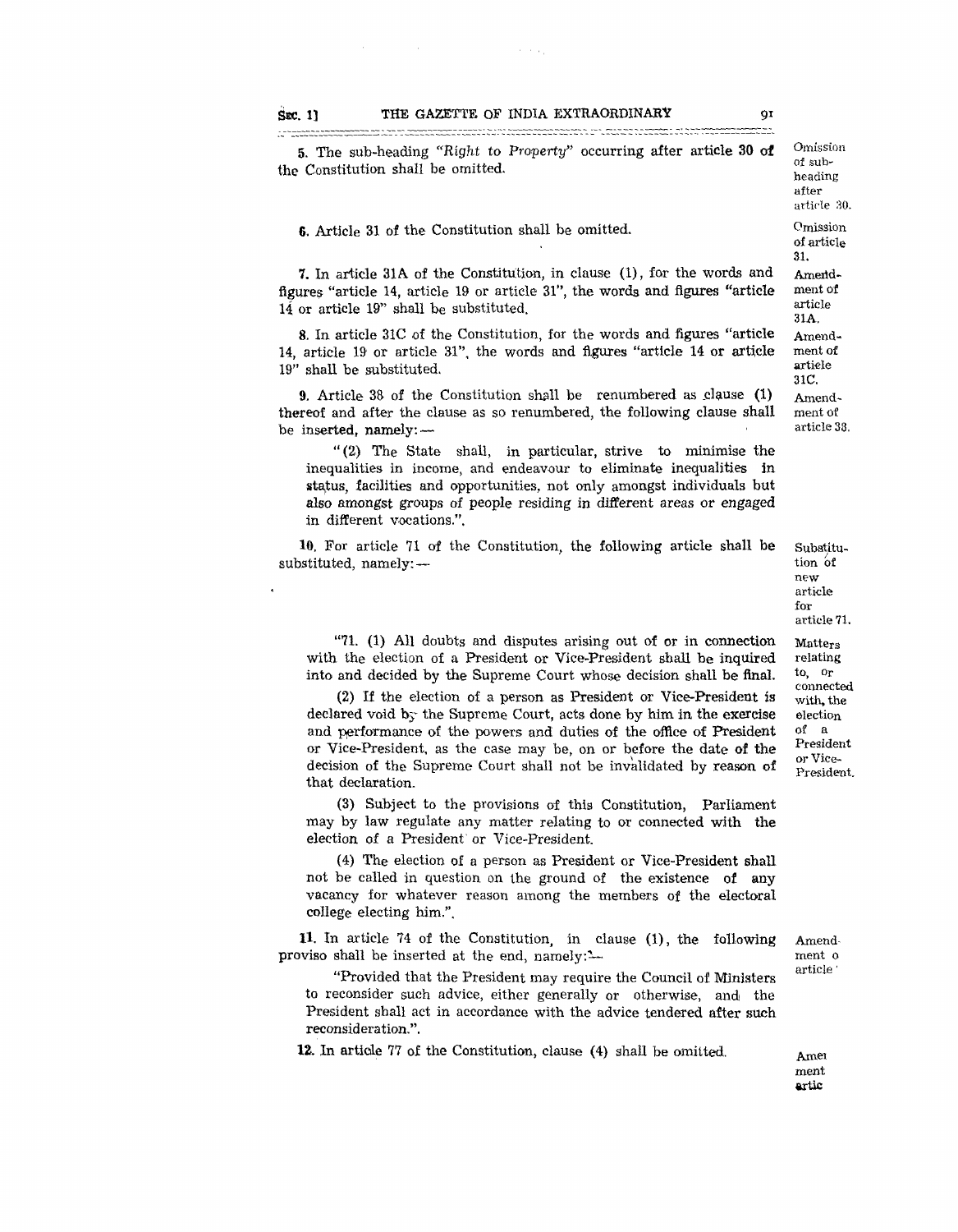92 *Tim* GAZETTE OF INDIA EXTRAOHDINA&Y [PART *H—*

Amendment of article 83.

13.  $(1)$  In article 83 of the Constitution, in clause  $(2)$ , for the words "six years" in both the places where they occur, the words "five years" shall be substituted.

(2) The amendments made by sub-section  $(1)$  to clause  $(2)$  of article 83 shall apply ajso to the House of the People *in* existence on the date of coming into force of this section without prejudice to the power of Parliament with respect to the extension of the duration of that House under the proviso to that clause.

14. For article 103 of the Constitution, the following article shall be substituted, namely: — Substitution of

new article for article 103.

Decision on questions as to disqualifications of members.

"103. (1) If any question arises as to whether a member of either House of Parliament has become subject to any of the disqualifications mentioned in clause (1) of article 102, the question shall be referred for the decision of the President and his decision shall be final.

(2) Before giving any decision on any such question, the Presi» dent shall obtain the opinion of the Election Commission and shall act according to such opinion.".

Amendment of article 105.

15. In article 105 of the Constitution, in clause (3), for the words "shall be those of the House of Commons of the Parliament of the United Kingdom, and of its members and committees, at the commencement of this Constitution", the words, figures and brackets "shall be those of that House and of its members and committees immediately before the coming into force of section 15 of the Constitution (Forty-fourth Amendment) Act, 1978" shall be substituted.

16. In article 123 of the Constitution, clause (4) shall be omitted

ment of article 123.

Amend-

17. In article 132 of the Constitution,— (a) in clause (1), for the words "if the High Court certifies", the words, figures and letter "if the High Court certifies under article 134A" shall be substituted; Amendment of article 132.

(b) clause (2) shall be omitted;

(c) in clause (3), the words "or such leave is granted," and the words "and, with the leave of the Supreme Court, on any other ground" shall be omitted.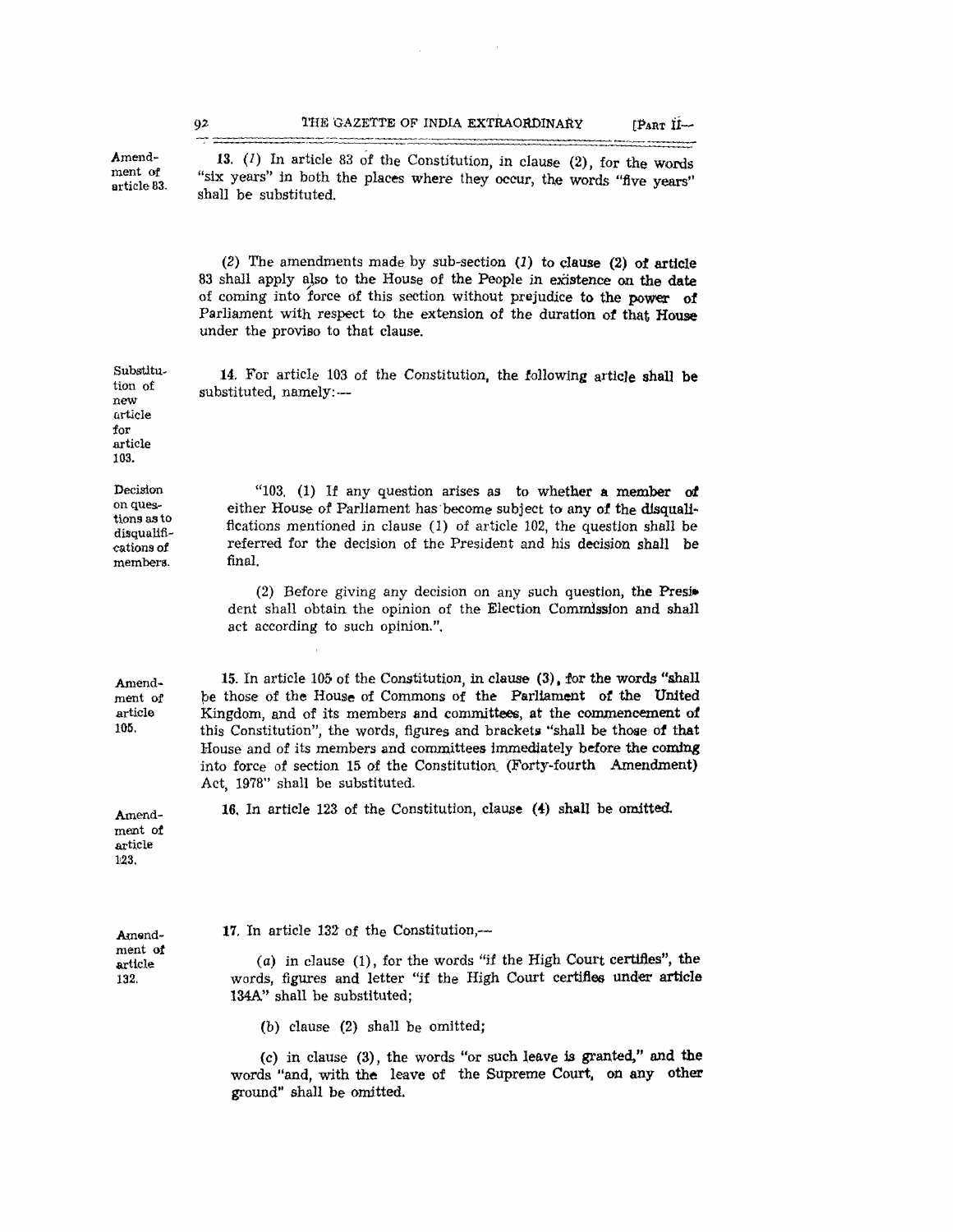18. In article 133 of the Constitution, in clause (1), for the words "if the High Court certifies—", the words, figures and letter "if the High Court certifies under article 134A—" shall be substituted. Amendment of article 133.

<u> Maria Tangang di Manaza</u>

19. In article 134 of the Constitution, in sub-clause (c) of clause (1), for the word "certifies", the words, figures and letter "certifies under article 134A" shall be substituted. ment of

20. After article 134 of the Constitution, the following article shall be inserted, namely: —

"134A. Every High Court, passing or making a judgment, decree, final order, or sentence, referred to in clause (1) of article 132 or clause (1) of article 133, or clause (1) of article 134,—

(a) may, if it deems fit so to do, on its own motion; and

(b) shall, if an oral application is made, by or on behalf of the party aggrieved, immediately after the passing or making of such judgment, decree, final order or sentence,

determine, as soon as may be after such passing or making, the question whether a certificate of the nature referred to in clause (1) of article 132, or clause (1) of article 133 or, as the case may be, subclause (c) of clause (1) of article 134, may be given in respect of that case.".

21. In article 139A of the Constitution, for clause (1), the following clause shall be substituted, namely: —

" (1) Where cases involving the same or substantially the same questions of law are pending before the Supreme Court and one or more High Courts or before two or more High Courts and the Supreme Court is satisfied on its own motion or on an application made by the Attorney-General of India or by a party to any such case that such questions are substantial questions of general importance, the Supreme Court may withdraw the case or cases pending before the High Court or the High Courts and dispose of all the cases itself:

Provided that the Supreme Court may after determining the said questions of law return any case so withdrawn together with a copy of its judgment on such, questions to the High Court from which the case hag been withdrawn, and the High Court shall on receipt thereof, proceed to dispose of the case in conformity with such judgment.".

22. In article 150 of the Constitution, for the words "after consultation with", the words "on the advice of" shall be substituted. Amendment of article

23! In article 166 of the Constitution, clause (4) shall be omitted.

Amendment of article 166.

150.

24. (1) In article 172 of the Constitution, in clause (1), for the words "six years" in both the places where they occur, the words "five years" •hall be substituted. Amendment of article 172.

Insertion of newarticle 134A. **Certificate** for appeal to the Supreme Court.

Amend-

article **134.**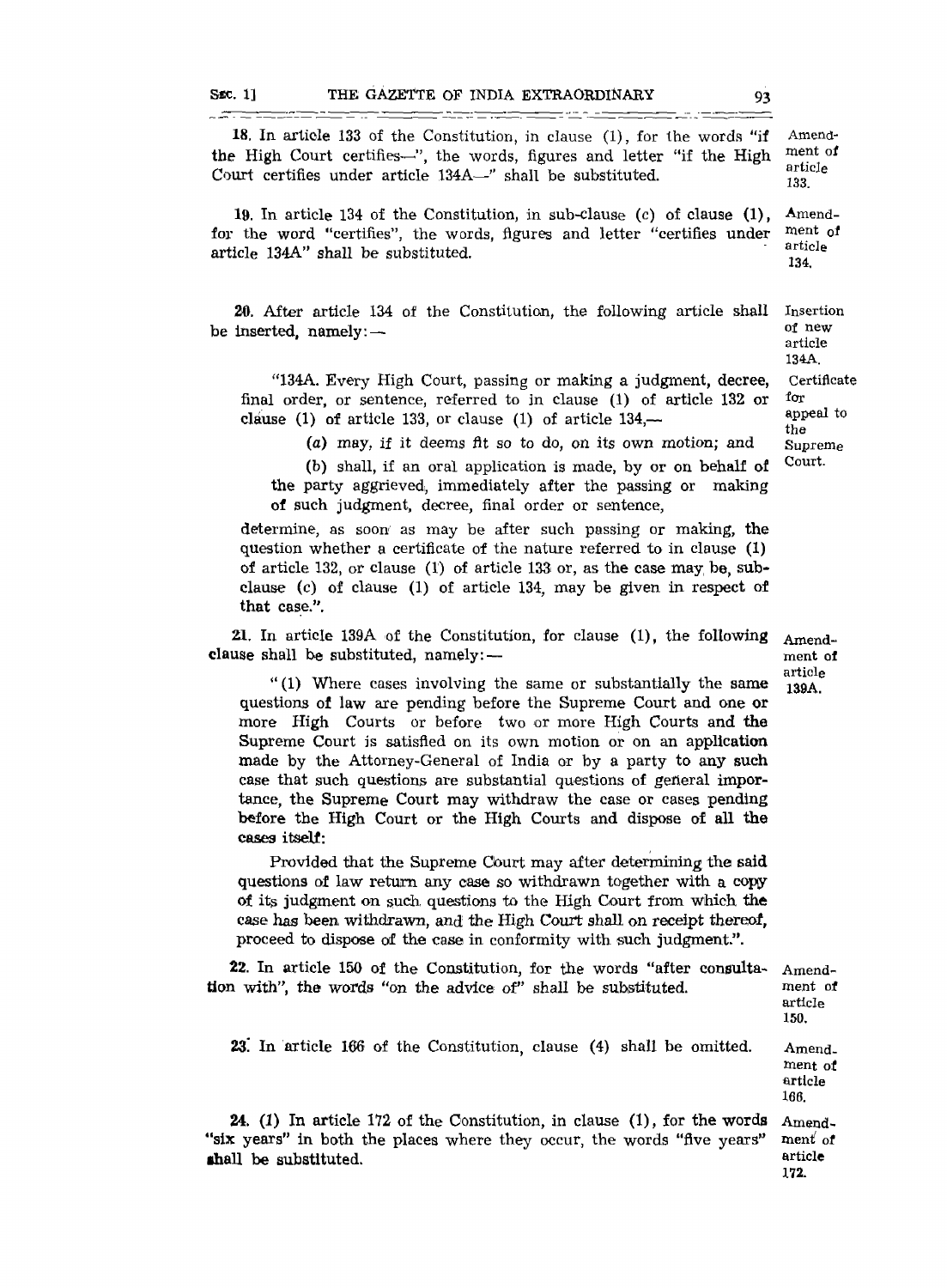<del>tanan di</del>

- 1227 T.T

(2) The amendments made by sub-section *(1)* to clause (1) of article 172—

(a) shall not apply to any existing State Legislative Assembly the period of existence whereof as computed from the date appointed for its first meeting to the date of coming into force of this section (both dates inclusive) is more than four years and eight months but every such Assembly shall, unless sooner dissolved, stand dissolved on the expiry of—

(i) a period of four months from the date of coming into force of this section; or

*(ii)* a period of six years from the date appointed for its first meeting,

whichever period expires earlier;

(b) shall apply to every other existing State Legislative Assembly without prejudice to the power of Parliament with respect to the extension of duration of such Assembly under the proviso to the said clause (1).

*Explanation I.—In* its application to the Legislative Assembly of the State of Sikkim referred to in clause  $(b)$  of article 371F of the Constitution, this sub-section shall have effect as if—

(i) the date appointed for the first meeting of that Assembly were the 26th day of April, 1975; and

*(ii)* the references in clause (a) of this sub-section to "four years and eight months'' and "six years" were references to "three years and eight months" and "five years" respectively.

*Explanation II.*—In this sub-section, "existing State Legislative Assembly" means the Legislative Assembly of a State in existence on the date of coming into force of this section.

25. For article 192 of the Constitution, the following article shall be substituted, namely:-

> "192. (1) If any question arises as to whether a member of a House of the Legislature of a State has become subject to any of the disqualifications mentioned in clause (1) of article 191, the question shall be referred for the decision of the Governor and his decision shall be final.

> (2) Before giving any decision on any such question, the Governor shall obtain the opinion of the Election Commission and shall act according to such opinion,".

26. In article 194 of the Constitution, in clause (3), for the words "shall be those of the House of Commons of the Parliament of the United Kingdom, and of its members and committees, at the commencement of this Constitution", the words, figures and brackets "shall be those of that House and of its members and committees immediately before the coming into force of section 26 of the Constitution (Forty- fourth Amendment) Act, 1978" shall be substituted.

27. In article 213 of the Constitution, clause (4) shall be omitted.

Substitution of new article for article 192. Decision on questions as to disqualifications of members.

Amendment of article **194.**

Amendment of article **218.**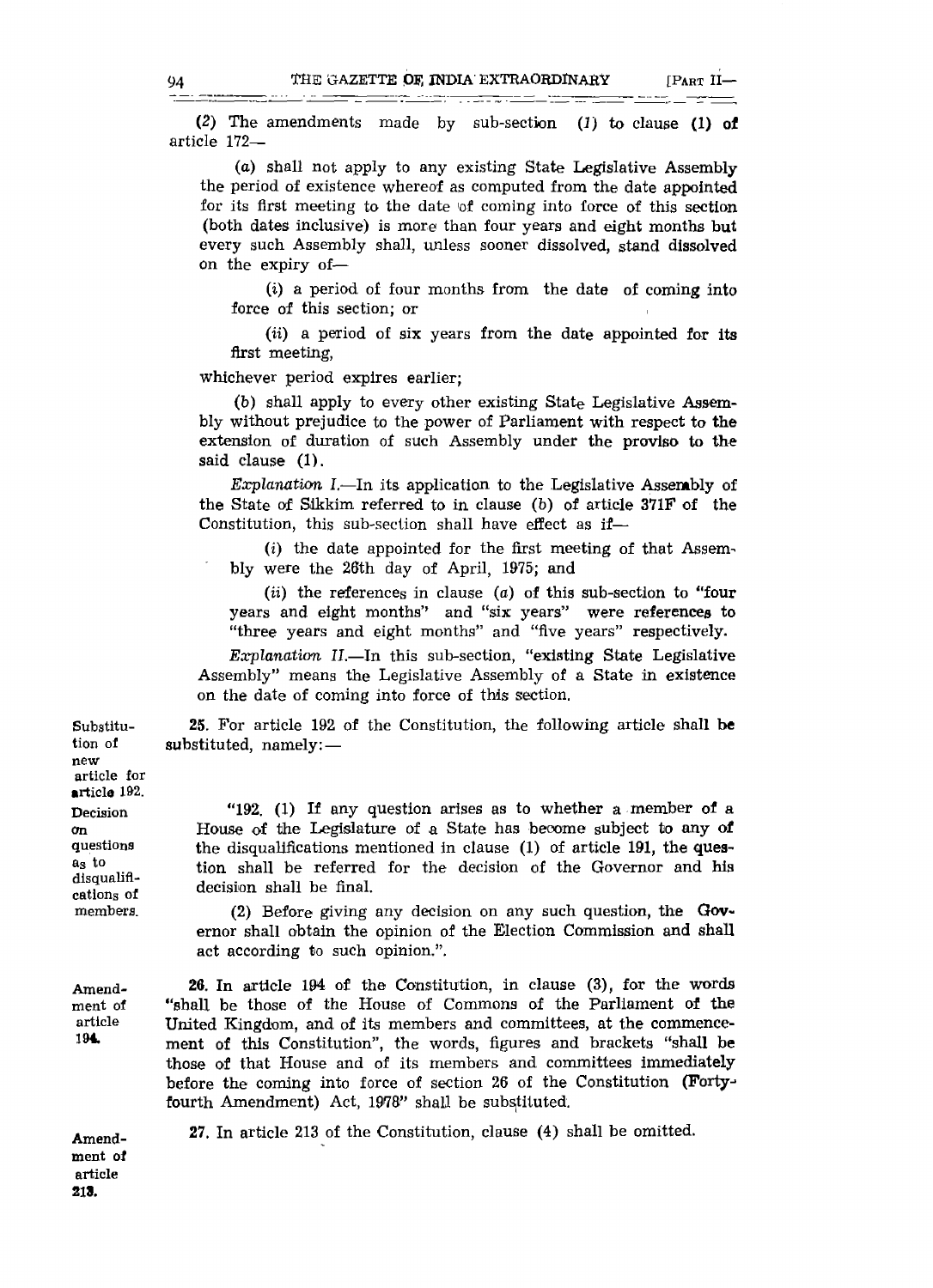$\equiv$   $\approx$ 

28. In article 217 of the Constitution, in clause  $(2)$ ,

*(a)* in sub-clause (b), the word "or" occurring at the end shall be omitted;

.<br>1980 - Maria Maria Maria Maria Maria Maria Maria Maria Maria Maria Maria Maria Maria Maria Maria Maria Maria M<br>1981 - Maria Maria Maria Maria Maria Maria Maria Maria Maria Maria Maria Maria Maria Maria Maria Maria Maria

(b) sub-clause (c) shall be omitted;

(c) in the *Explanation,* clause (a) shall be re-lettered as clause *(aa)* and before clause *(aa)* as so re-lettered, the following clause shall be inserted, namely:—

" $(a)$  in computing the period during which a person has held judicial office in the territory of India, there shall be included any period, after he has held any judicial office, during which the person has been an advocate of a High Court or **Nas** held the office of a member of a tribunal or any post, under the Union or a State, requiring special knowledge of law;".

29. In. article 225 of the Constitution, the following proviso shall be inserted at the end, namely: —

"Provided that any restriction to which the exercise of original jurisdiction by any of the High Courts with respect to any matter concerning the revenue or concerning any act ordered or done in the collection thereof was subject immediately before the commencement of this Constitution shall no longer apply to the exercise of such jurisdiction.".

30. In article 226 of the Constitution,—

(a) in clause (1), for the portion beginning with the words "writs in the nature of *habeas* corpus, *mandamus,* prohibition, quo *warranto* and *certiorari,* or any of them" and ending with the words "such illegality has resulted in substantial failure of justice.", the following shall be substituted, namely: —

"writs in the nature of *habeas corpus, mandamus,* prohibition, *quo warranto* and *certiorari,* or any of them, for the enforcement of any of the rights conferred by Part III and for any other purpose.";

(b) for clauses (3), (4), (5) and (6), the following clause shall be substituted, namely: —

"(3) Where any party against whom an interim order, whether by way of injunction or stay or in any other manner, is made on, or in any proceedings relating to, a petition under clause (1), without—

(a) furnishing to such party copies of such petition and all documents in support of the plea for such interim order; and

(b) giving such party an opportunity of being heard,

makes an application to the High Court for the vacation of such order and furnishes a copy of such application to the party in whose favour such order has been made or the counsel of Amendment *ot* article 317.

Amendment of article 226.

Amendment of article 224.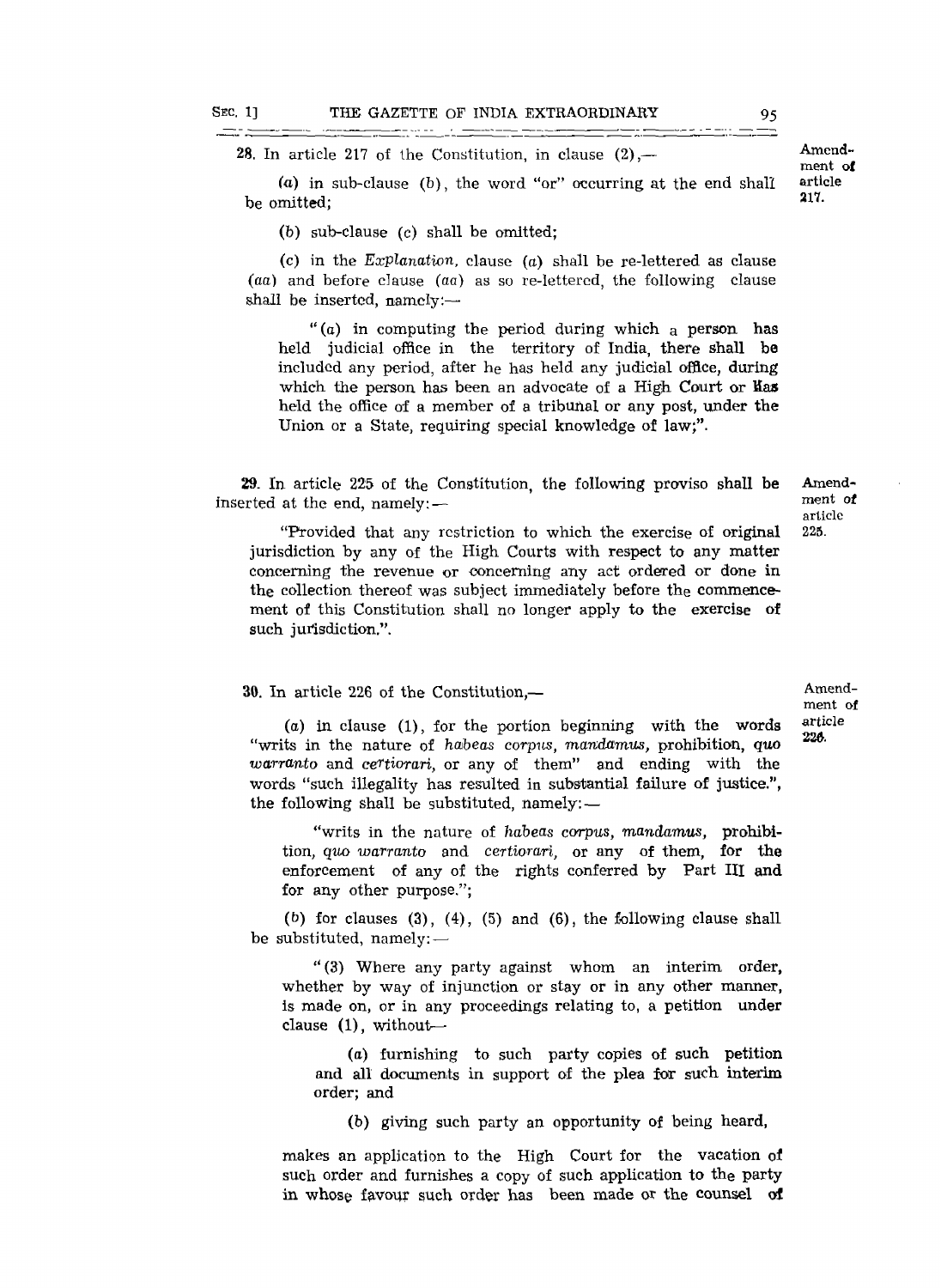المستحقق المستنقل المستنقل المستنقل المستنقل المستنقل المستنقل

 $\sim 200$  km s  $^{-1}$ 

|                                                                                           | such party, the High Court shall dispose of the application<br>within a period of two weeks from the date on which it is<br>received or from the date on which the copy of such applica-<br>tion is so furnished, whichever is later, or where the High Court<br>is closed on the last day of that period, before the expiry of the<br>next day afterwards on which the High Court is open; and if the<br>application is not so disposed of, the interim order shall, on the<br>expiry of that period, or, as the case may be, the expiry of the<br>said next day, stand vacated.";<br>(c) clause $(7)$ shall be renumbered as clause $(4)$ . |
|-------------------------------------------------------------------------------------------|-----------------------------------------------------------------------------------------------------------------------------------------------------------------------------------------------------------------------------------------------------------------------------------------------------------------------------------------------------------------------------------------------------------------------------------------------------------------------------------------------------------------------------------------------------------------------------------------------------------------------------------------------|
| Amend-                                                                                    |                                                                                                                                                                                                                                                                                                                                                                                                                                                                                                                                                                                                                                               |
| ment of<br>article<br>227.                                                                | <b>31.</b> In article 227 of the Constitution, $-$<br>(a) for clause $(1)$ , the following clause shall be substituted,                                                                                                                                                                                                                                                                                                                                                                                                                                                                                                                       |
|                                                                                           | $namely:$ $-$                                                                                                                                                                                                                                                                                                                                                                                                                                                                                                                                                                                                                                 |
|                                                                                           | "(1) Every High Court shall have superintendence over all<br>courts and tribunals throughout the territories in relation to<br>which it exercises jurisdiction.";                                                                                                                                                                                                                                                                                                                                                                                                                                                                             |
|                                                                                           | $(b)$ clause $(5)$ shall be omitted.                                                                                                                                                                                                                                                                                                                                                                                                                                                                                                                                                                                                          |
| Amend-<br>ment of<br>article<br>239B.                                                     | 32. In article 239B of the Constitution, clause (4) shall be omitted.                                                                                                                                                                                                                                                                                                                                                                                                                                                                                                                                                                         |
| Omis-<br>sion of<br>article<br>257A.                                                      | 33. Article 257A of the Constitution shall be omitted.                                                                                                                                                                                                                                                                                                                                                                                                                                                                                                                                                                                        |
| Insertion<br>of new<br>Chapter<br>$IV$ in                                                 | 34. In Part XII of the Constitution, after Chapter III, the following<br>Chapter shall be inserted, namely:-                                                                                                                                                                                                                                                                                                                                                                                                                                                                                                                                  |
| Part XII,                                                                                 | "CHAPTER IV.---RIGHT TO PROPERTY                                                                                                                                                                                                                                                                                                                                                                                                                                                                                                                                                                                                              |
| Persons<br>not to be<br>deprived<br>of pro-<br>perty save<br>by au-<br>thority of<br>law. | 300A. No person shall be deprived- of his property save<br>by<br>authority of law.".                                                                                                                                                                                                                                                                                                                                                                                                                                                                                                                                                          |
| Amend-<br>ment of<br>article<br>329.                                                      | 35. In article 329 of the Constitution, in the opening portion, the words,<br>figures and letter "but subject to the provisions of article 329A" shall be<br>omitted.                                                                                                                                                                                                                                                                                                                                                                                                                                                                         |
| Omission<br>of article<br>329A.                                                           | 36. Article 329A of the Constitution shall be omitted.                                                                                                                                                                                                                                                                                                                                                                                                                                                                                                                                                                                        |
| Amend-<br>ment of<br>article                                                              | 37. In article 352 of the Constitution,—                                                                                                                                                                                                                                                                                                                                                                                                                                                                                                                                                                                                      |
|                                                                                           | ( <i>a</i> ) in clause $(1)$ ,—                                                                                                                                                                                                                                                                                                                                                                                                                                                                                                                                                                                                               |
| 352.                                                                                      | (i) for the words "internal disturbance", the words "armed<br>rebellion" shall be substituted;                                                                                                                                                                                                                                                                                                                                                                                                                                                                                                                                                |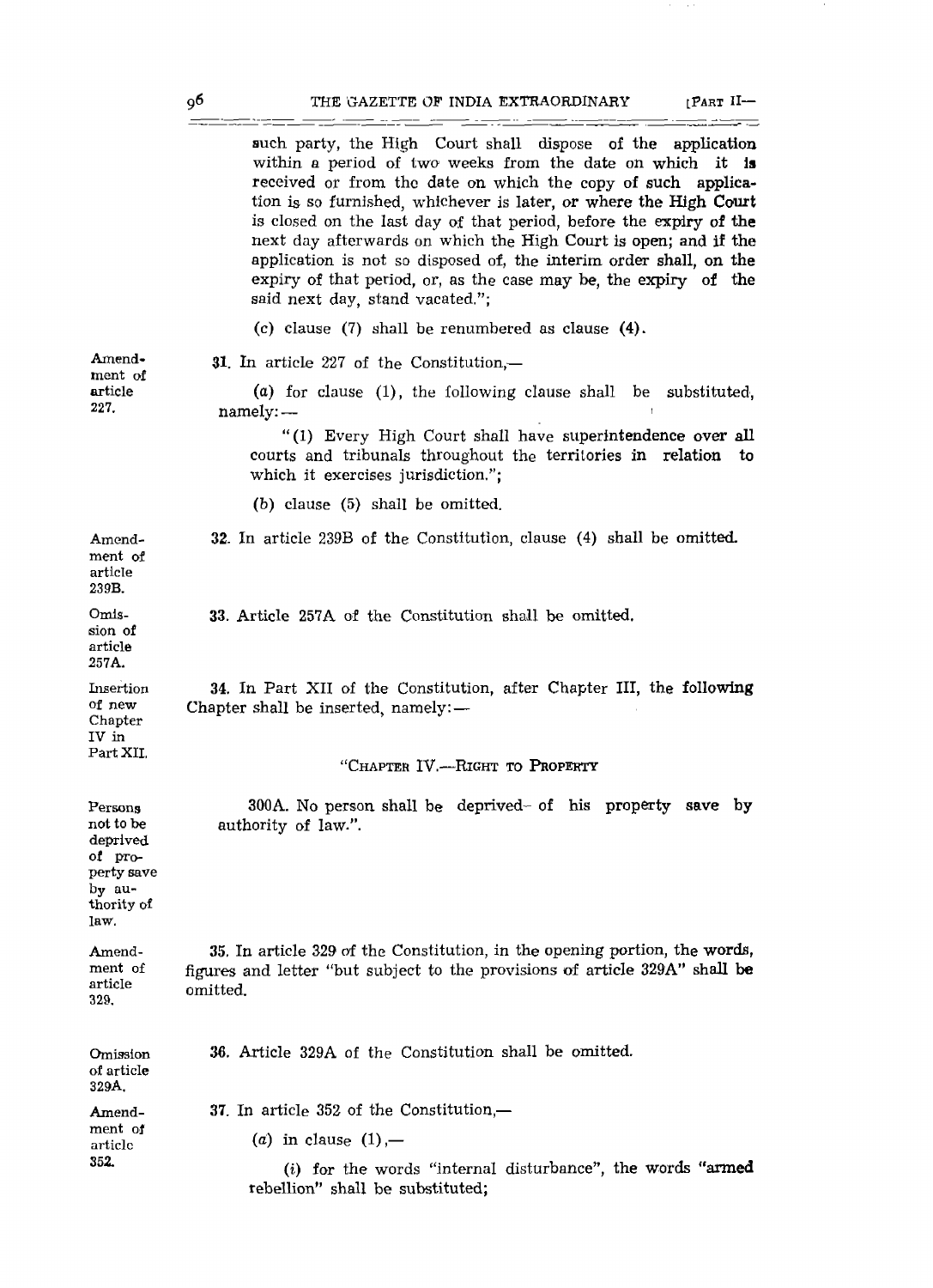*(ii)* the following Explanation shall be inserted at the end. namely: —

*"Explanation.*—A Proclamation of Emergency declaring that the security of India or any part of the territory thereof , is threatened by war or by external aggression or by armed rebellion may be made before the actual occurrence of war or of any such aggression or rebellion, if the President is satisfied that there is imminent danger thereof.";

(b) for clauses (2), (2A) and (3), the following clauses shall be substituted, namely: —

" (2) A Proclamation issued under clause (1) may be varied or revoked by a subsequent Proclamation.

(3) The President shall not issue a Proclamation under clause (1) or a Proclamation varying such Proclamation unless the decision of the Union Cabinet (that is to say, the Council consisting of the Prime Minister and other Ministers of Cabinet rank appointed under article 75) that such a Proclamation may be issued has been communicated to him in writing,

(4) Every Proclamation issued under this article shall be laid before each House of Parliament and shall, except where it is a Proclamation revoking a previous Proclamation, cease to operate at the expiration of one month unless before the expiration of that period it has been approved by resolutions of both Houses of Parliament:

Provided that if any such Proclamation (not being a Proclamation revoking a previous Proclamation) is issued at a time when the House of the People has been dissolved, or the dissolution of the House of the People takes place during the period of one month referred to in this clause, and if a resolution approving the Proclamation has been passed by the Council of States, but no resolution with respect to such Proclamation has been passed by the House of the People before the expiration of that period, the Proclamation shall cease to operate at the expiration of thirty days from the date on which the House of the People first sits after its reconstitution, unless before the expiration of the said period of thirty days a resolution approving the Proclamation has been also passed by the House of the People.

(5) A Proclamation so approved shall, unless revoked, cease to operate on the expiration of a period of six months from the date of the passing of the second of the resolutions approving the Proclamation under clause  $(4)$ :  $-$ 

Provided that if and so often as a resolution approving thecontinuance in force of such a Proclamation is passed by both Houses of Parliament the Proclamation shall, unless revoked, continue in force for a further period of six months from the date on which it would otherwise have ceased to operate under this clause:

Provided further that if the dissolution of the House of the People takes place during any such period of six months and *a-*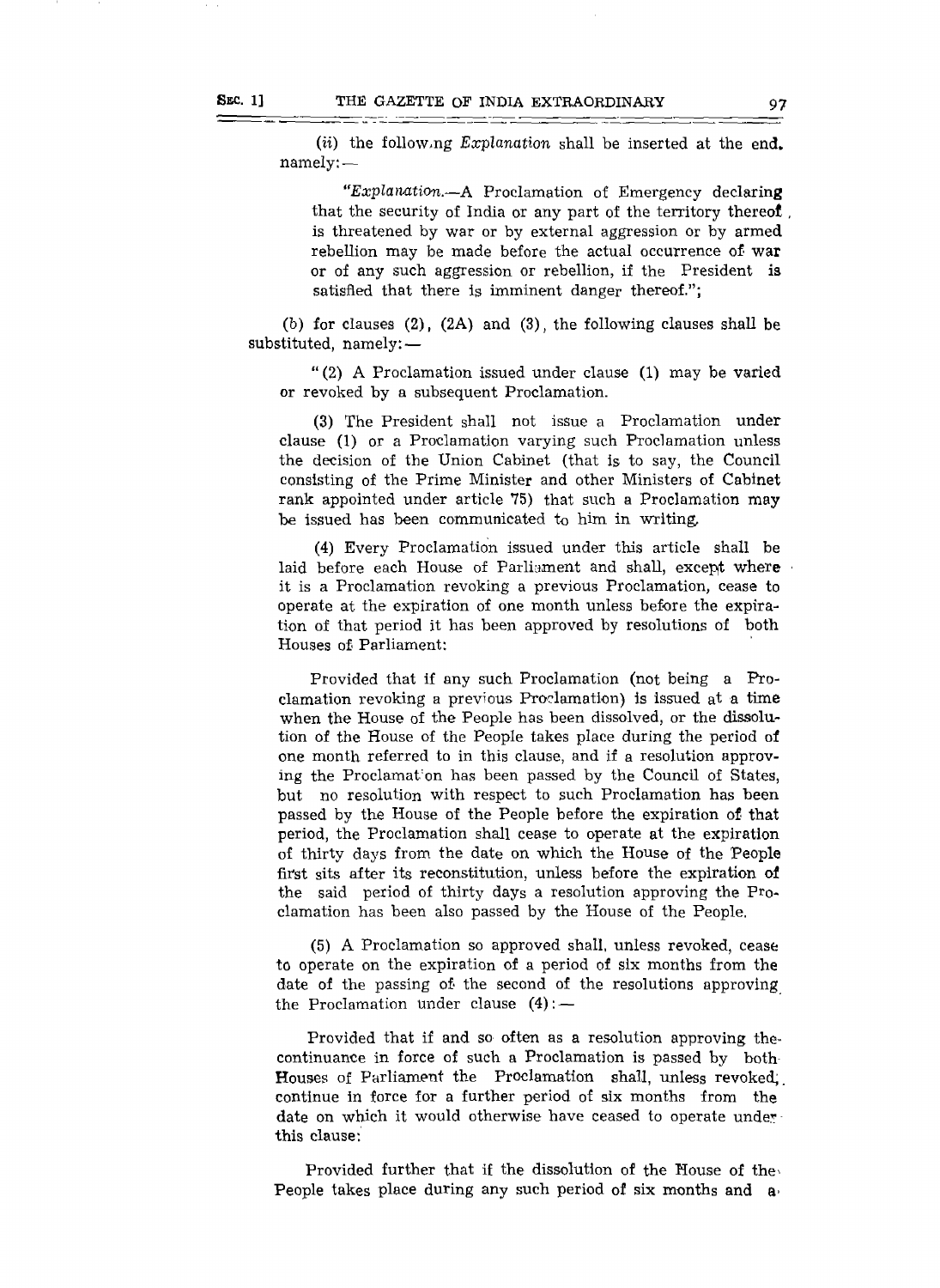resolution approving the continuance in force of such Proclamation has been passed by the Council of States but no resolution with respect to the continuance in force of such Proclamation has been passed by the House of the People during the said period, the Proclamation shall cease to operate at the expiration of thirty days from the date on which the House of the People first sits after its reconstitution unless before the expiration of the said period of thirty days, a resolution approving the continuance in force of the Proclamation has been also passed by the House of the People.

(6) For the purposes of clauses (4) and (5), a resolution may be passed by either House of Parliament only by a majority of the total membership of that House and by a majority of not less than two-thirds of the members of that House present and voting.

(7) Notwithstanding anything contained in the foregoing clauses, the President shall revoke a Proclamation issued under clause (1) or a Proclamation varying such Proclamation if the House of the People passes a resolution disapproving, or, as the case may be, disapproving the continuance in force of, such Proclamation.

(8) Where a notice in writing signed by not less than onetenth of the total number of members of the House of the People has been given, of their intention to move a resolution for disapproving, or, as the case may be, for disapproving the continuance in force  $df$ , a Proclamation issued under clause (1) or a Proclamation varying such Proclamation,—

(a) to the Speaker, if the House Is In session; or

(b) to the President, if the House is not in session,

a special sitting of the House shall be held within fourteen days from the date on which such notice is received by the Speaker, or, as the case may be, by the President, for the purpose of considering such resolution.";

(c) clause (4) shall be renumbered as clause (9) and In the clause as so renumbered, for the words "internal disturbance" in both the places where they occur, the words "armed rebellion" shall be substituted;

(d) clause (5) shall be omitted.

38. In article 356 of the Constitution,—

(a) in clause  $(4)$ ,—

(i) for the words, brackets and figure "one year from the date of the passing of the second of the resolutions approving the Proclamation under clause (3)", the words "six months from the date of issue of the Proclamation" shall be substituted;

*(ii)* in the first proviso, for the words "one year", the words "six months" shall be substituted;

(*iii*) in the second proviso, for the words "one year", the words "six months" shall be substituted;

Amendment of article 3M.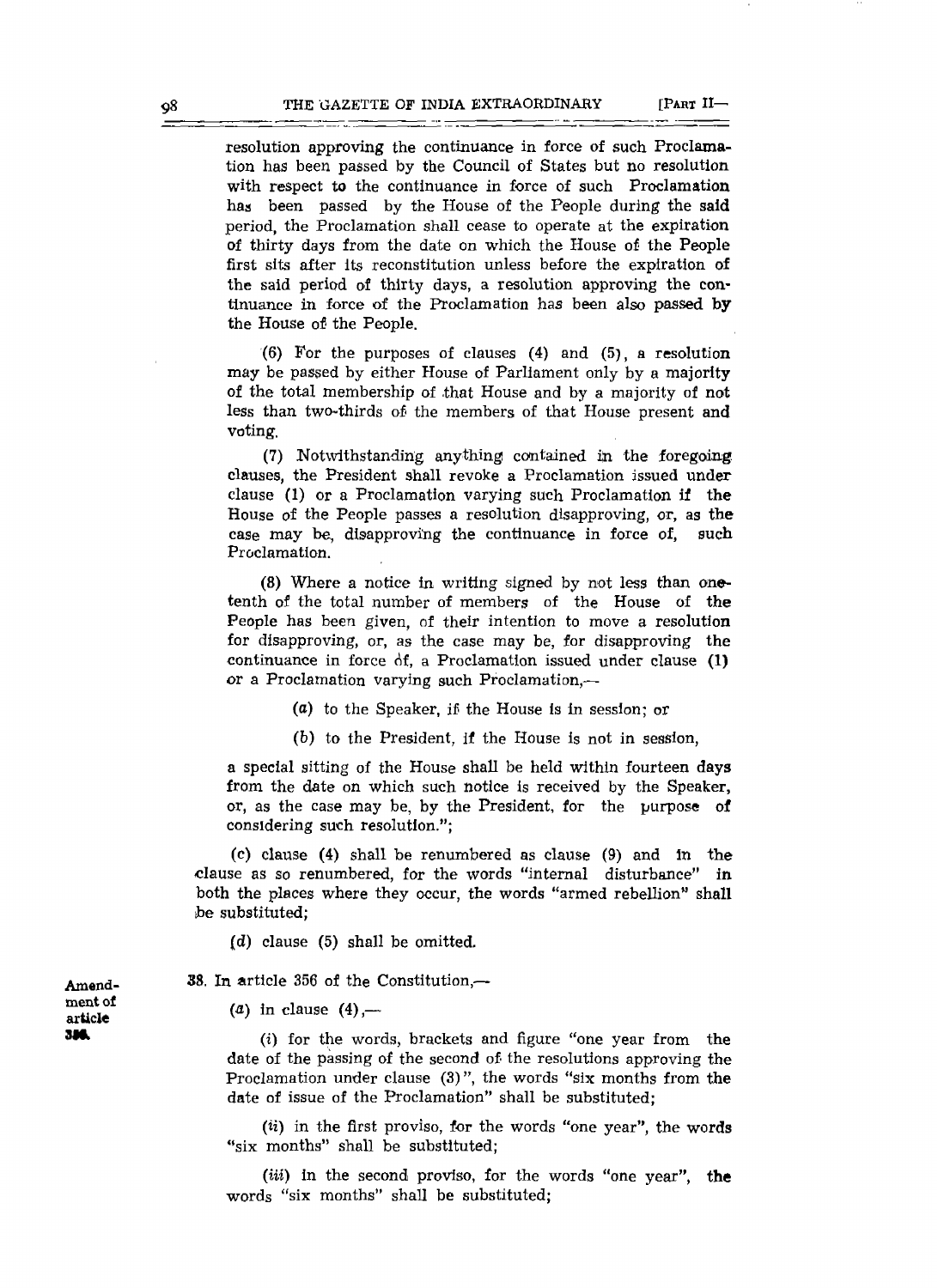سيعم ومعاديات

(b) for clause (5), the following clause shall be substituted, namely: —

"(5) Notwithstanding anything contained in clause (4), a resolution with respect to the continuance in force of a Proclamation approved under clause (3) for any period beyond the expiration of one year from the date of issue of such Proclamation shall not be passed by either House of Parliament unless-

(a) a Proclamation of Emergency is in operation, In the whole of India or, as the case may be, in the whole or any part of the State, at the time of the passing of such resolution, and

(b) the Election Commission certifies that the continuance in force of the Proclamation approved under clause (3) during the period specified in such resolution la necessary on account of difficulties in holding general elections to the Legislative Assembly of the State concerned.".

39. Article 368 of the Constitution shall be renumbered as clause (1) (Of that article, and—

Amend ment of article 358.

(a) in clause (1) as so renumbered,—

(i) in the opening portion, for the words "While a Proclamation of Emergency is in operation", the words "While a Proclamation of Emergency declaring that the security of India or any part of the territory thereof is threatened by war or by external aggression is in operation" shall be substituted;

*(ii)* in the proviso, for the words "where a Proclamation of Emergency", the words "where such Proclamation of Emergency" shall be substituted;

(b) after clause (1) as so renumbered, the following clause shall *>be* inserted, namely: —

"(2) Nothing in clause (1) shall apply—

(a) to any law which does not contain a recital to the effect'that such law is in relation to the Proclamation of Emergency in operation when it is made; or

(b) to any executive action taken otherwise than under a law containing such a recital.".

 $\mathbf{40}$ . In article 359 of the Constitution,-

(a) in clauses (1) and (1A), for the words and figures "the rights conferred by Part III", the words, figures and brackets "the rights conferred by Part IH (except articles 20 and 21)" shall be substituted; 359.

(b) after clause (1A), the following clause shall be inserted,  $,$  namely:  $-$ 

 $\cdot$ <sup>"</sup>(1B) Nothing in clause (1A) shall apply-

(a) to any law which does not contain a recital to the effect that such law is in relation to the Proclamation of Emergency in operation when it is made; or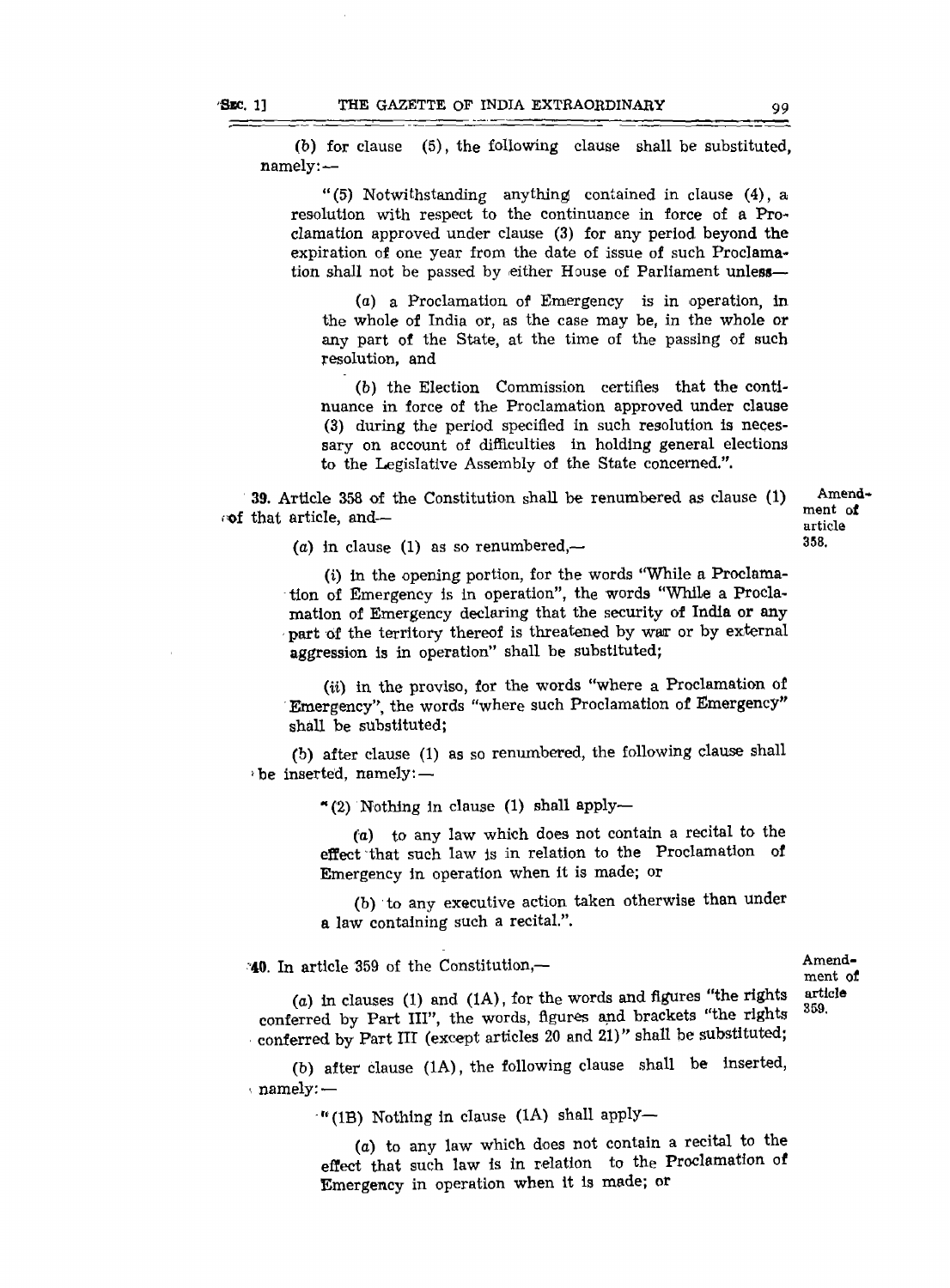(b) to any executive action taken otherwise than under a law containing such a recital.".

41. In article 360 of the Constitution,—

(a) for clause (2), the following clause shall be substituted, namely: —

"(2) A Proclamation issued under clause  $(1)$  —

(a) may be revoked or varied by a subsequent Proclamation;

(b) shall be laid before each House of Parliament;

(C) shall cease to operate at the expiration of two months, unless before the expiration of that period it has been approved by resolutions of both Houses of Parliament:

Provided that if any such Proclamation is issued at a time when the House of the People has been dissolved or the dissolution of the House of the People takes place during the period of two months referred to in sub-clause (c), and if a resolution approving the Proclamation has been passed by the Council of States, but no resolution with respect to such Proclamation has been passed by the House of the People before the expiration of that period, the Proclamation shall cease to operate at the expiration of thirty days from the date on which the House of the People first sits after its reconstitution, unless before the expiration of the said period of thirty days a resolution approving the Proclamation has been also passed by the House of the People.";

(b) clause (5) shall be omitted.

42. After article 361 of the Constitution, the following article shall be Inserted, namely: — Insertion of new

article 361 A.

Protection of publication of proceedings of Parliament and State Legislatures,

'361A. (1) No person shall be liable to any proceedings, civil or criminal, in any court in respect of the publication in a newspaper of a substantially true report of any proceedings of either House of Parliament or the Legislative Assembly, or, as the case may be, either House of the Legislature, of a State, unless the publication Is proved to have been made with malice:

Provided that nothing in this clause shall apply to the publication of any report of the proceedings of a secret sitting of either House of Parliament or the Legislative Assembly, or, as the case may be, either House of the Legislature, of a State.

(2) Clause (1) shall apply in relation to reports or matters broadcast by means of wireless telegraphy as part of any programme or service provided by means of a broadcasting station as it applies in relation to reports or matters published in a newspaper.

*Explanation,*—In this article, "newspaper" includes a news agency report containing material for publication in a newspaper.'.

Amendment of article 360.